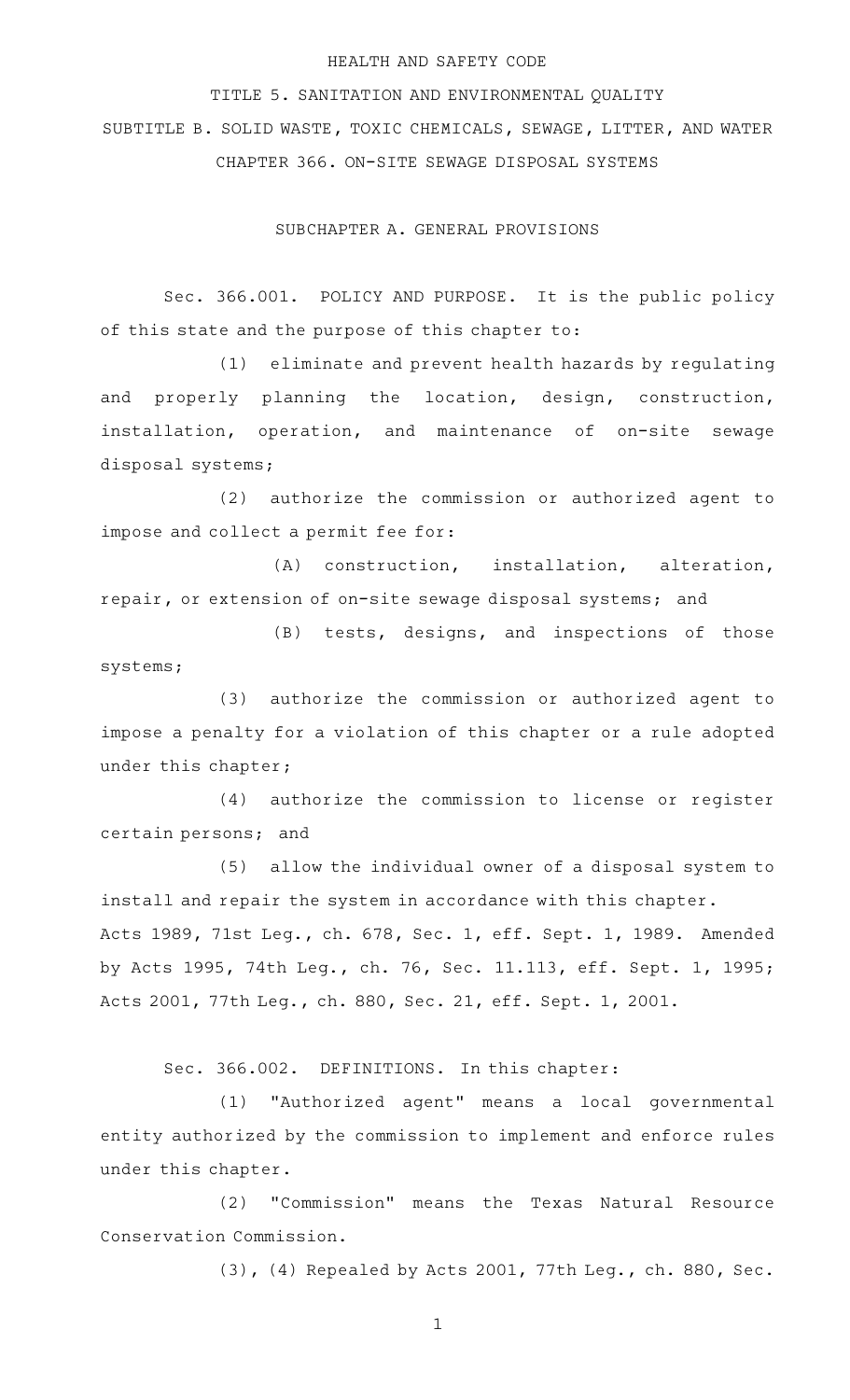25(2), eff. Sept. 1, 2001.

(5) "Local governmental entity" means a municipality, county, river authority, or special district, including an underground water district, soil and water conservation district, or public health district.

(6) "Nuisance" means:

(A) sewage, human excreta, or other organic waste discharged or exposed in a manner that makes it a potential instrument or medium in the transmission of disease to or between persons; or

 $(B)$  an overflowing septic tank or similar device, including surface discharge from or groundwater contamination by a component of an on-site sewage disposal system, or a blatant discharge from an on-site sewage disposal system.

(7) "On-site sewage disposal system" means one or more systems of treatment devices and disposal facilities that:

(A) produce not more than 5,000 gallons of waste each day; and

(B) are used only for disposal of sewage produced on a site on which any part of the system is located.

(8) "Owner" means a person who owns a building or other property served by an on-site sewage disposal system.

(9) "Sewage" means waste that:

(A) is primarily organic and biodegradable or decomposable; and

(B) generally originates as human, animal, or plant waste from certain activities, including the use of toilet facilities, washing, bathing, and preparing food.

Acts 1989, 71st Leg., ch. 678, Sec. 1, eff. Sept. 1, 1989. Amended by Acts 1991, 72nd Leg., 1st C.S., ch. 3, Sec. 1.038, eff. Aug. 12, 1991; Acts 1993, 73rd Leg., ch. 589, Sec. 1 to 3, eff. Aug. 30, 1993; Acts 1995, 74th Leg., ch. 76, Sec. 11.113, eff. Sept. 1, 1995; Acts 1997, 75th Leg., ch. 1127, Sec. 1, eff. Sept. 1, 1997; Acts 2001, 77th Leg., ch. 880, Sec. 25(2), eff. Sept. 1, 2001.

Sec. 366.003. IMMUNITY. The commission, an authorized agent, or a designated representative is not liable for damages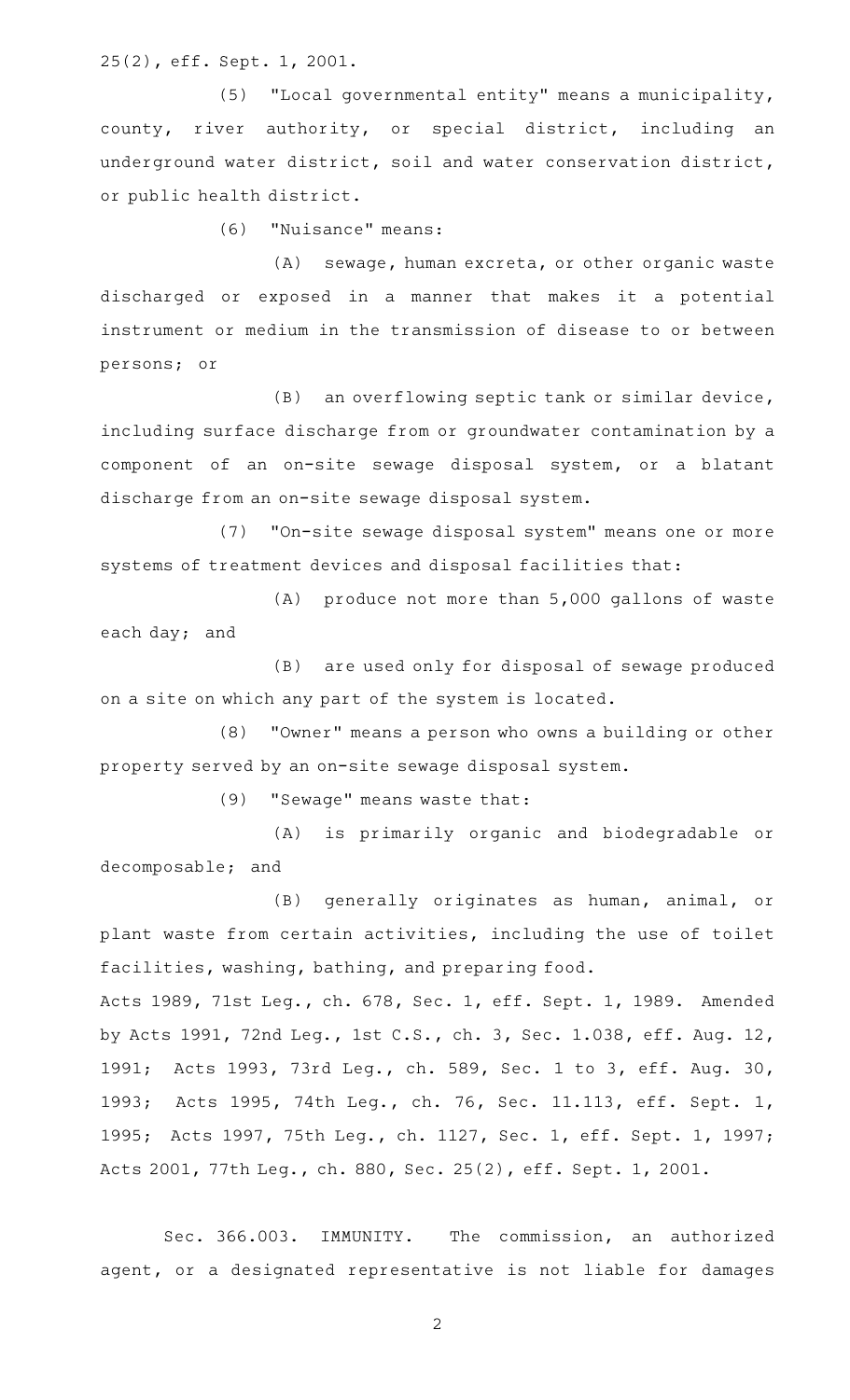resulting from the commission 's or authorized agent 's approval of the installation and operation of an on-site sewage disposal system.

Acts 1989, 71st Leg., ch. 678, Sec. 1, eff. Sept. 1, 1989. Amended by Acts 1995, 74th Leg., ch. 76, Sec. 11.113, eff. Sept. 1, 1995.

Sec. 366.004. COMPLIANCE REQUIRED. A person may not construct, alter, repair, or extend, or cause to be constructed, altered, repaired, or extended, an on-site sewage disposal system that does not comply with this chapter and applicable rules. Acts 1989, 71st Leg., ch. 678, Sec. 1, eff. Sept. 1, 1989. Amended by Acts 1995, 74th Leg., ch. 76, Sec. 11.113, eff. Sept. 1, 1995.

Sec. 366.005. NOTICE OF UTILITY SERVICE CONNECTIONS. (a) An electric utility shall compile a list weekly for each county in this state of the addresses located in an unincorporated area of the county at which the electric utility has made new electric service connections during the preceding week. The electric utility shall submit the list to the county judge of the county, or to a county officer or employee designated by the county judge, who shall forward the list to each authorized agent having jurisdiction over an area in which an address on the list is included. The authorized agent may use the list for the purpose of implementing and enforcing rules under this chapter. This section does not apply to a reconnection of service to a location previously served.

(b) An electric utility may not be held liable for a claim arising from the provision of information under this section.

(c) Information provided by a utility under this section is confidential and not subject to disclosure under Chapter [552](http://www.statutes.legis.state.tx.us/GetStatute.aspx?Code=GV&Value=552), Government Code, or otherwise, except as provided by this section.

(d) The county judge shall forward the list compiled under Subsection (a) to each appraisal district and each emergency communication district in the county.

 $(e)$  In this section:

(1) "Appraisal district" means a district established under Section [6.01,](http://www.statutes.legis.state.tx.us/GetStatute.aspx?Code=TX&Value=6.01) Tax Code.

(2) "Electric utility" means an investor-owned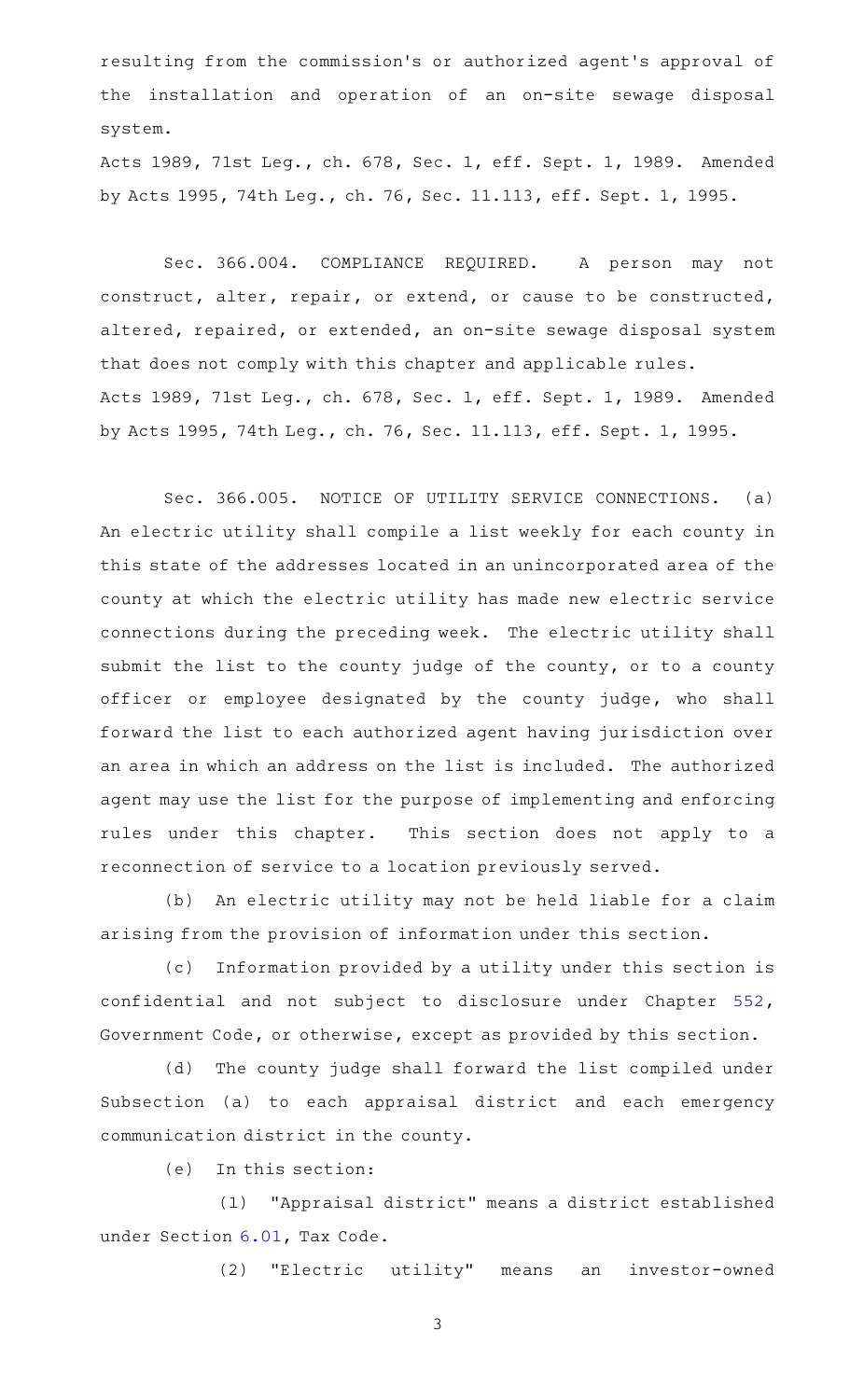utility, electric cooperative corporation, river authority, or municipally owned utility that provides distribution service to retail customers of electricity.

(3) "Emergency communication district" means a district established under Chapter [772.](http://www.statutes.legis.state.tx.us/GetStatute.aspx?Code=HS&Value=772)

Added by Acts 1997, 75th Leg., ch. 1127, Sec. 2, eff. Sept. 1, 1997. Amended by Acts 1999, 76th Leg., ch. 15, Sec. 1, eff. May 3, 1999; Acts 1999, 76th Leg., ch. 333, Sec. 1, eff. Sept. 1, 1999.

Sec. 366.006. CERTAIN LEASED LAND OWNED BY FEDERAL GOVERNMENT. (a) If a tract of land owned by the federal government contains separately leased individual parts, each leased part is considered a separate tract of land for purposes of this chapter or a rule adopted under this chapter.

(b) The commission may adopt rules as necessary to administer this section. Added by Acts 2021, 87th Leg., R.S., Ch. 258 (H.B. [1680](http://www.legis.state.tx.us/tlodocs/87R/billtext/html/HB01680F.HTM)), Sec. 1, eff. September 1, 2021.

# SUBCHAPTER B. GENERAL POWERS AND DUTIES OF COMMISSION AND AUTHORIZED AGENTS

Sec. 366.011. GENERAL SUPERVISION AND AUTHORITY. The commission or authorized agents:

 $(1)$  have general authority over the location, design, construction, installation, and proper functioning of on-site sewage disposal systems; and

(2) shall administer this chapter and the rules adopted under this chapter.

Acts 1989, 71st Leg., ch. 678, Sec. 1, eff. Sept. 1, 1989. Amended by Acts 1995, 74th Leg., ch. 76, Sec. 11.113, eff. Sept. 1, 1995.

Sec. 366.012. RULES CONCERNING ON-SITE SEWAGE DISPOSAL SYSTEMS. (a) To assure the effective and efficient administration of this chapter, the commission shall:

(1) adopt rules governing the installation of on-site sewage disposal systems, including rules concerning the: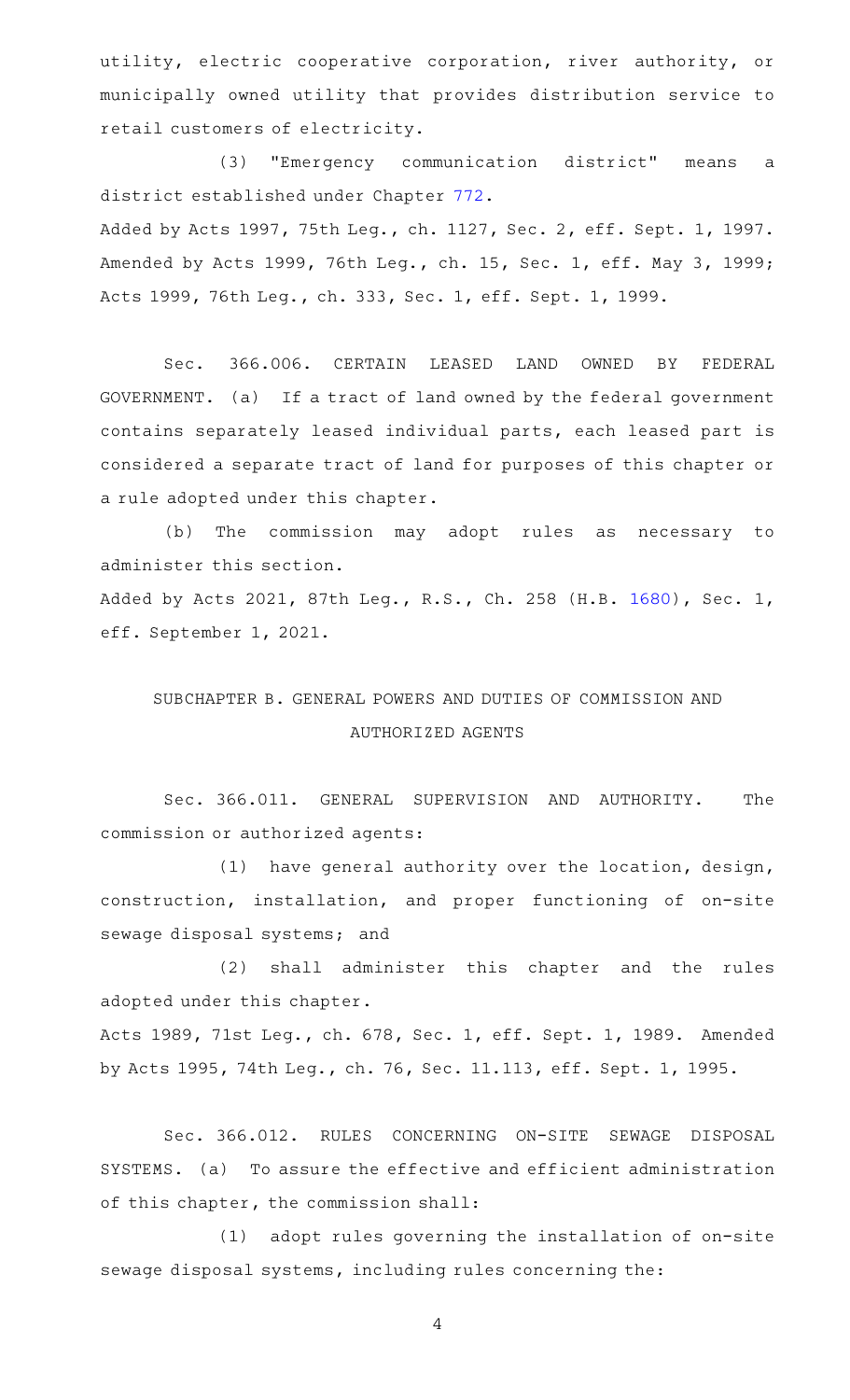(A) review and approval of on-site sewage disposal systems; and

(B) temporary waiver of a permit for an emergency repair; and

(2) adopt rules under this chapter that:

(A) encourage the use of economically feasible alternative techniques and technologies for on-site sewage disposal systems that can be used in soils not suitable for conventional on-site sewage disposal;

(B) address the separation of graywater, as defined by Section [341.039](http://www.statutes.legis.state.tx.us/GetStatute.aspx?Code=HS&Value=341.039), in a residence served by an on-site sewage disposal system;

(C) allow for an adjustment in the size required of an on-site sewage disposal system if the system is used in conjunction with a graywater system that complies with the rules adopted under Section [341.039](http://www.statutes.legis.state.tx.us/GetStatute.aspx?Code=HS&Value=341.039); and

(D) require on-site sewage disposal systems, including risers and covers, installed after September 1, 2012, to be designed to prevent access to the system by anyone other than:

(i) the owner of the system; or

(ii) a person described by Section [366.071\(](http://www.statutes.legis.state.tx.us/GetStatute.aspx?Code=HS&Value=366.071)a) or (b).

(b) In rules adopted under this chapter, the commission shall include definitions and detailed descriptions of good management practices and procedures for the construction of on-site sewage disposal systems that:

(1) justify variation in field size or in other standard requirements;

(2) promote the use of good management practices or procedures in the construction of on-site sewage disposal systems;

(3) require the use of one or more specific management practices or procedures as a condition of approval of a standard on-site sewage disposal system if, in the opinion of the commission or authorized agent, site conditions or other problems require the use of additional management practices or procedures to ensure the proper operation of an on-site sewage disposal system; and

(4) make available general, operational information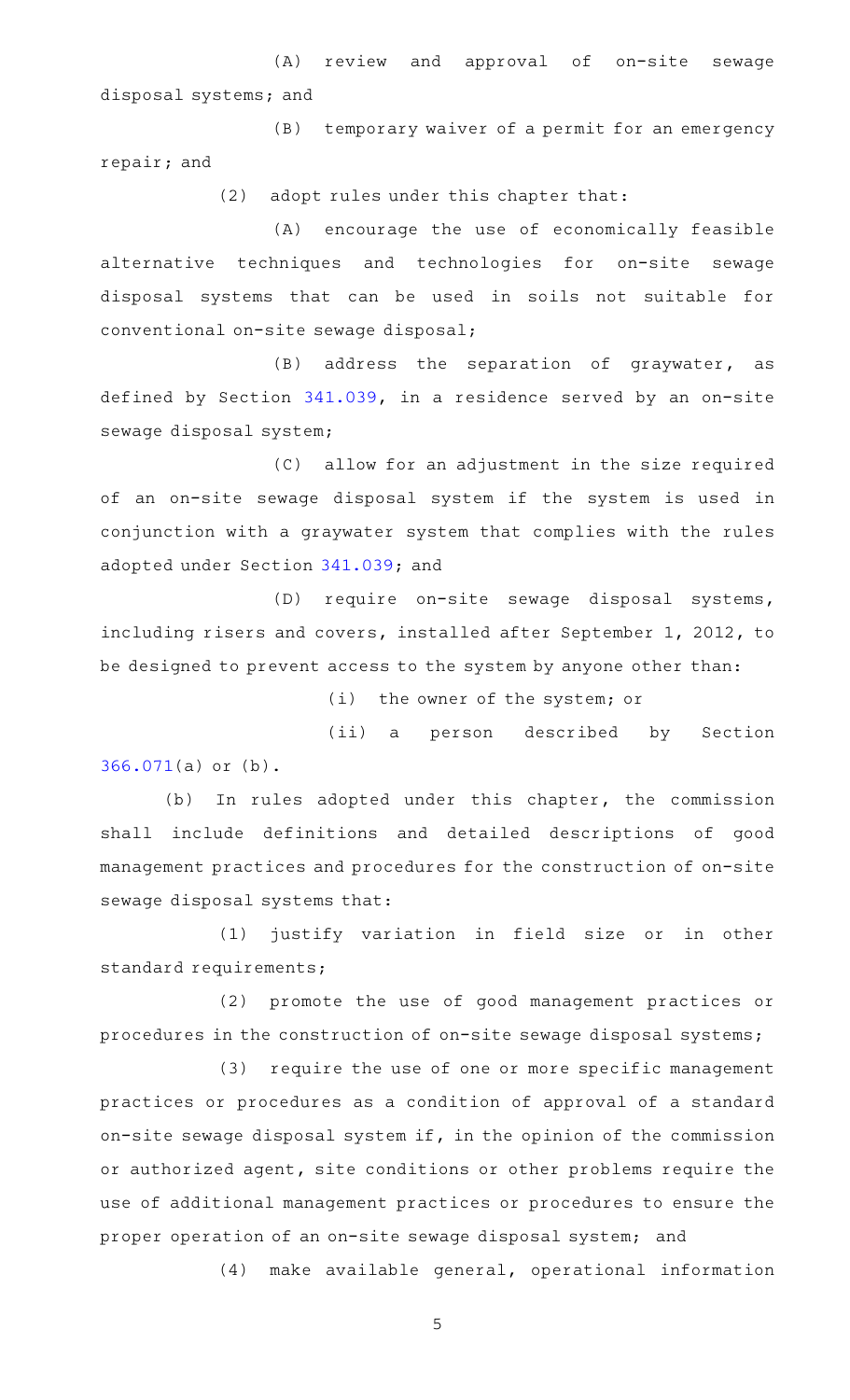to the public.

Acts 1989, 71st Leg., ch. 678, Sec. 1, eff. Sept. 1, 1989. Amended by Acts 1995, 74th Leg., ch. 76, Sec. 11.113, eff. Sept. 1, 1995; Acts 2001, 77th Leg., ch. 880, Sec. 22, eff. Sept. 1, 2001; Acts 2003, 78th Leg., ch. 689, Sec. 3, eff. Sept. 1, 2003. Amended by:

Acts 2011, 82nd Leg., R.S., Ch. 220 (H.B. [240](http://www.legis.state.tx.us/tlodocs/82R/billtext/html/HB00240F.HTM)), Sec. 1, eff. September 1, 2011.

Acts 2015, 84th Leg., R.S., Ch. 545 (H.B. [1902](http://www.legis.state.tx.us/tlodocs/84R/billtext/html/HB01902F.HTM)), Sec. 2, eff. June 16, 2015.

Sec. 366.013. INSTALLATION AND USE OF WATER SOFTENERS AND REVERSE OSMOSIS SYSTEMS. (a) Except as provided by Subsection (b), an owner may install or use a water softener that discharges effluent into an on-site sewage disposal system only if the installed water softener:

(1) conserves water by design;

(2) regenerates using a demand-initiated regeneration control device, commonly known as a DIR device; and

(3) is clearly labeled as being equipped with a DIR device, with the label affixed to the outside of the system so that it may be inspected and easily read.

(b) An owner may use a water softener that discharges effluent into an on-site sewage disposal system and that does not meet the requirements of Subsection (a) if the water softener was installed before September 1, 2003. The owner must replace the water softener with a water softener that meets the requirements of Subsection (a) if the owner:

 $(1)$  replaces the water softener; or

(2) installs a new on-site sewage disposal system for the building or other property served by the existing system.

(c) An owner may install and use a point-of-use reverse osmosis system that discharges effluent into an on-site sewage disposal system.

(d) An owner may install and use a point-of-entry reverse osmosis system that discharges effluent into an on-site sewage disposal system if the calculated volume of effluent: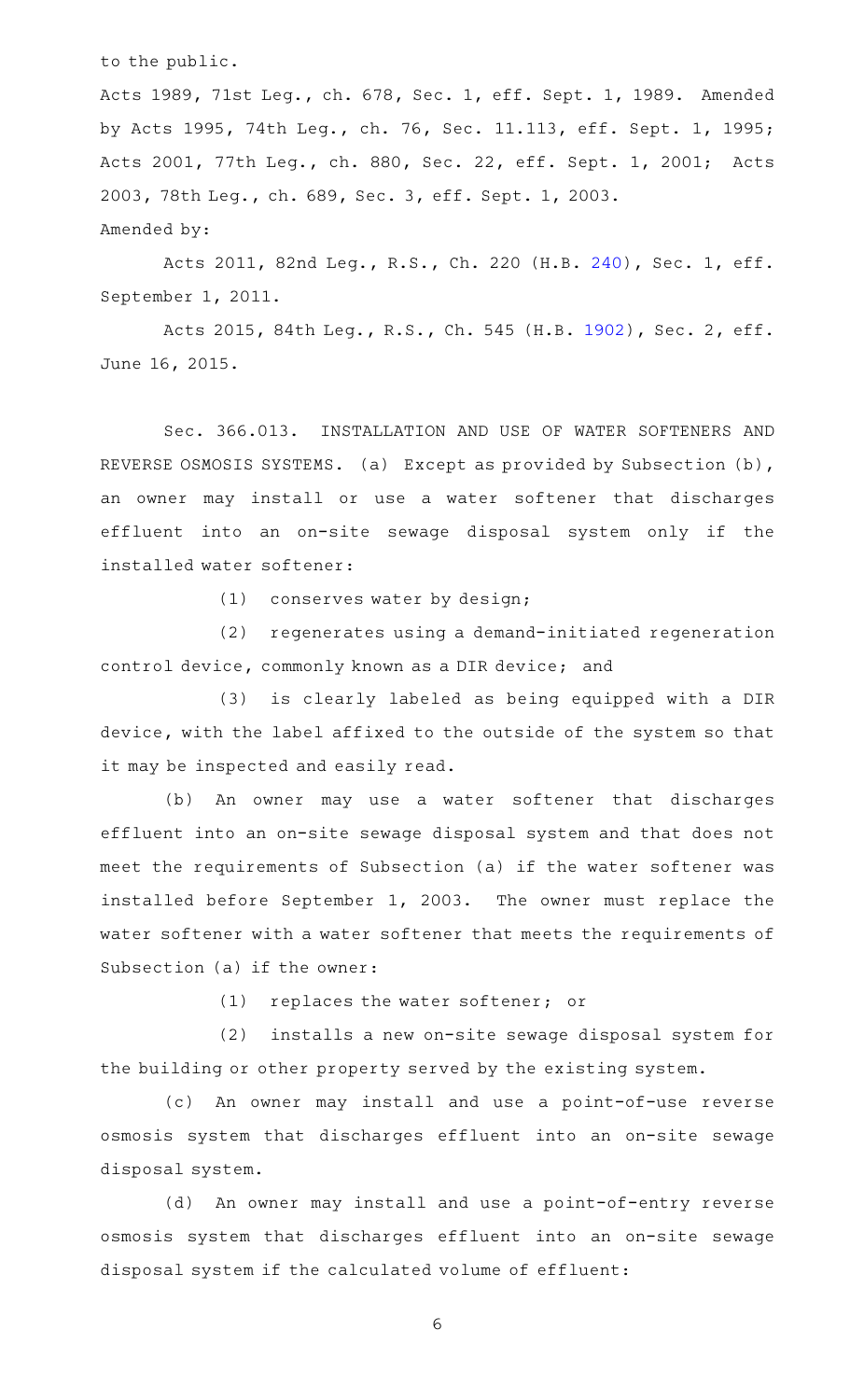(1) does not cause hydraulic overloading; or

(2) has been adequately addressed in the design of the on-site sewage disposal system.

(e) This section does not apply to an aerobic, nonstandard, or proprietary on-site sewage treatment system unless the water softener drain line to the system bypasses the treatment system and flows into the pump tank or directly into the discharge method.

(f) The commission by rule shall adopt and implement standards for the use of water softeners and reverse osmosis systems in a building or other property served by an on-site sewage disposal system.

Added by Acts 2003, 78th Leg., ch. 966, Sec. 1, eff. Sept. 1, 2003.

Sec. 366.014. DESIGNATED PERSON. Subject to the requirements of Section [366.071\(](http://www.statutes.legis.state.tx.us/GetStatute.aspx?Code=HS&Value=366.071)b), the commission or an authorized agent may designate a person to:

(1) review permit applications, site evaluations, or planning materials; or

(2) inspect on-site sewage disposal systems. Acts 1989, 71st Leg., ch. 678, Sec. 1, eff. Sept. 1, 1989. Amended by Acts 1993, 73rd Leg., ch. 589, Sec. 4, eff. Aug. 30, 1993; Acts 1995, 74th Leg., ch. 76, Sec. 11.113, eff. Sept. 1, 1995; Acts 1997, 75th Leg., ch. 333, Sec. 59, eff. Sept. 1, 1997; Acts 2001, 77th Leg., ch. 880, Sec. 23, eff. Sept. 1, 2001.

Sec. 366.016. EMERGENCY ORDERS. The commission or authorized agent may issue an emergency order concerning an on-site sewage disposal system under Section [5.513](http://www.statutes.legis.state.tx.us/GetStatute.aspx?Code=WA&Value=5.513), Water Code. Acts 1989, 71st Leg., ch. 678, Sec. 1, eff. Sept. 1, 1989. Amended by Acts 1995, 74th Leg., ch. 76, Sec. 11.113, eff. Sept. 1, 1995; Acts 1997, 75th Leg., ch. 1072, Sec. 38, eff. Sept. 1, 1997. Amended by:

Acts 2009, 81st Leg., R.S., Ch. 87 (S.B. [1969](http://www.legis.state.tx.us/tlodocs/81R/billtext/html/SB01969F.HTM)), Sec. 12.011, eff. September 1, 2009.

Sec. 366.017. REQUIRED REPAIRS; PENALTY. (a) The commission or authorized agent may require a property owner to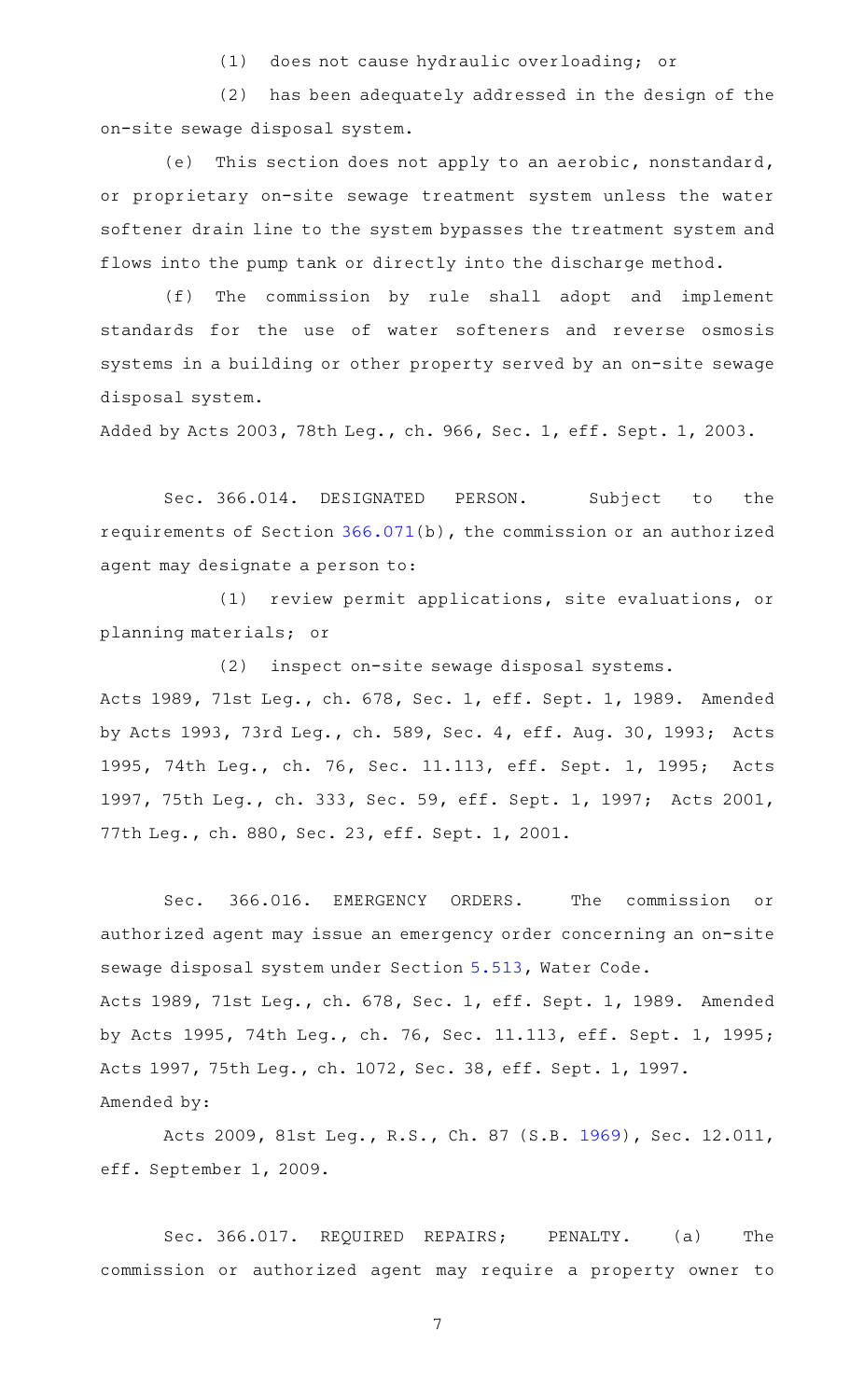repair a malfunctioning on-site sewage disposal system on the owner 's property:

(1) not later than the 30th day after the date on which the owner is notified by the commission or authorized agent of the malfunctioning system if the owner has not been notified of the malfunctioning system during the preceding 12 months;

(2) not later than the 20th day after the date on which the owner is notified by the commission or authorized agent of the malfunctioning system if the owner has been notified of the malfunctioning system once during the preceding 12 months; or

(3) not later than the 10th day after the date on which the owner is notified by the commission or authorized agent of the malfunctioning system if the owner has been notified of the malfunctioning system at least twice during the preceding 12 months.

(b) The property owner must take adequate measures as soon as practicable to abate an immediate health hazard.

(c) The property owner may be assessed an administrative or a civil penalty under Chapter [7,](http://www.statutes.legis.state.tx.us/GetStatute.aspx?Code=WA&Value=7) Water Code, for each day that the on-site sewage disposal system remains unrepaired.

Acts 1989, 71st Leg., ch. 678, Sec. 1, eff. Sept. 1, 1989. Amended by Acts 1995, 74th Leg., ch. 76, Sec. 11.113, eff. Sept. 1, 1995; Acts 1997, 75th Leg., ch. 1072, Sec. 39, eff. Sept. 1, 1997; Acts 1997, 75th Leg., ch. 1127, Sec. 3, eff. Sept. 1, 1997.

# SUBCHAPTER C. DESIGNATION OF LOCAL GOVERNMENTAL ENTITY AS AUTHORIZED AGENT

Sec. 366.031. DESIGNATION. (a) The commission shall designate a local governmental entity as an authorized agent if the governmental entity:

(1) notifies the commission that the entity wants to regulate the use of on-site sewage disposal systems in its jurisdiction;

(2) in accordance with commission procedures, holds a public hearing and adopts an order or resolution that complies with Section [366.032;](http://www.statutes.legis.state.tx.us/GetStatute.aspx?Code=HS&Value=366.032) and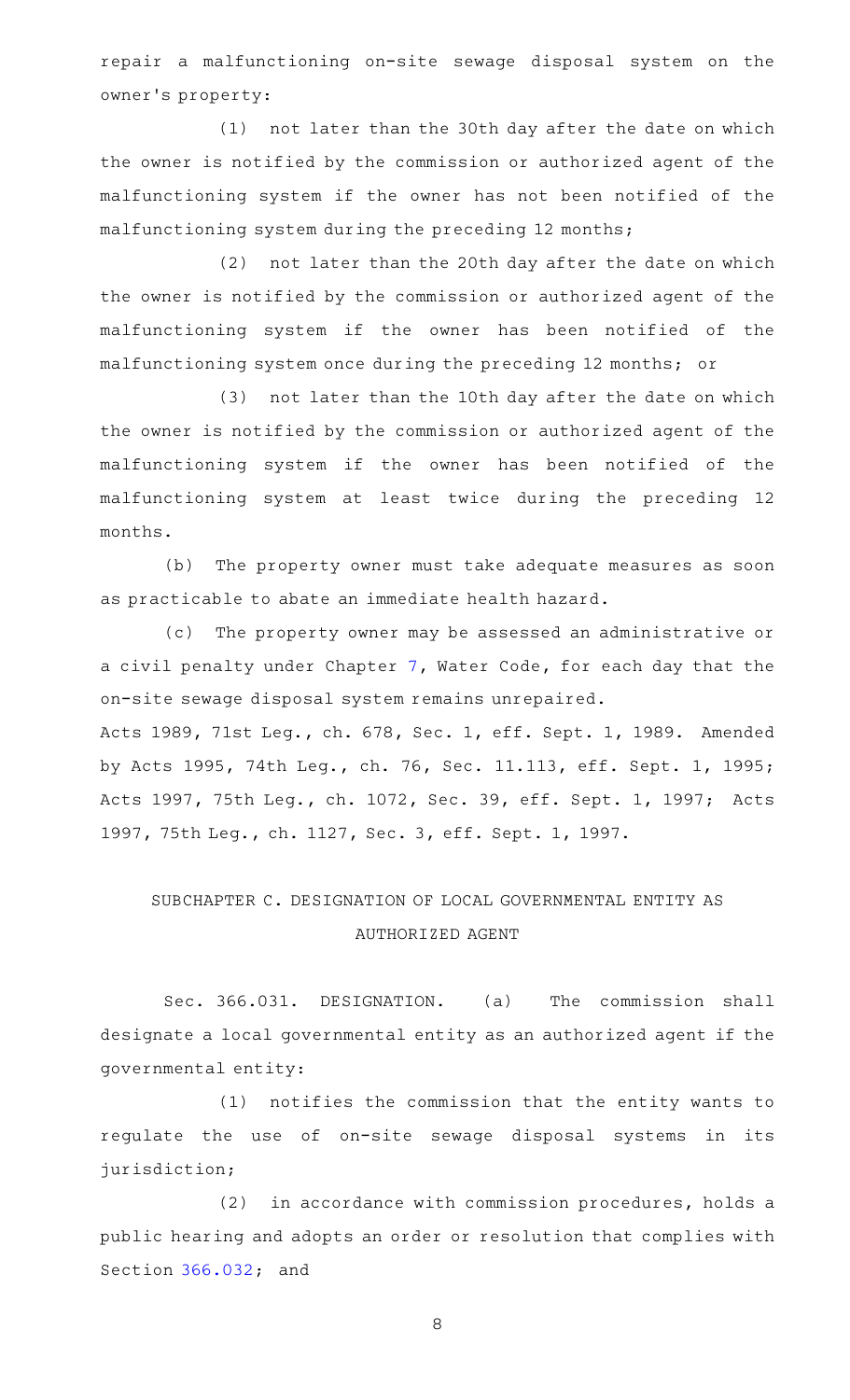(3) submits the order or resolution to the commission.

(b) The commission in writing may approve the local governmental entity's order or resolution, and the designation takes effect only when the order or resolution is approved. Acts 1989, 71st Leg., ch. 678, Sec. 1, eff. Sept. 1, 1989. Amended by Acts 1995, 74th Leg., ch. 76, Sec. 11.113, eff. Sept. 1, 1995.

Sec. 366.032. ORDER OR RESOLUTION; REQUIREMENTS. (a) The local governmental entity 's order or resolution must:

(1) incorporate the commission's rules on abatement or prevention of pollution and the prevention of injury to the public health;

(2) meet the commission's minimum requirements for on-site sewage disposal systems; and

(3) include a written enforcement plan.

(b) If the order or resolution adopts more stringent standards for on-site sewage disposal systems than this chapter or the commission 's standards and provides greater public health and safety protection, the authorized agent's order or resolution prevails over this chapter or the standards.

(c) An authorized agent must obtain commission approval of substantive amendments to the agent 's order or resolution. Acts 1989, 71st Leg., ch. 678, Sec. 1, eff. Sept. 1, 1989. Amended by Acts 1995, 74th Leg., ch. 76, Sec. 11.113, eff. Sept. 1, 1995.

Sec. 366.033. DELEGATION TO LOCAL GOVERNMENTAL ENTITIES. The commission shall delegate to local governmental entities responsibility for the implementation and enforcement of applicable rules.

Acts 1989, 71st Leg., ch. 678, Sec. 1, eff. Sept. 1, 1989. Amended by Acts 1995, 74th Leg., ch. 76, Sec. 11.113, eff. Sept. 1, 1995.

Sec. 366.034. INVESTIGATION OF AUTHORIZED AGENTS. (a) The commission shall:

(1) conduct not more often than once a year an investigation of each authorized agent to determine the authorized agent's compliance with this chapter; and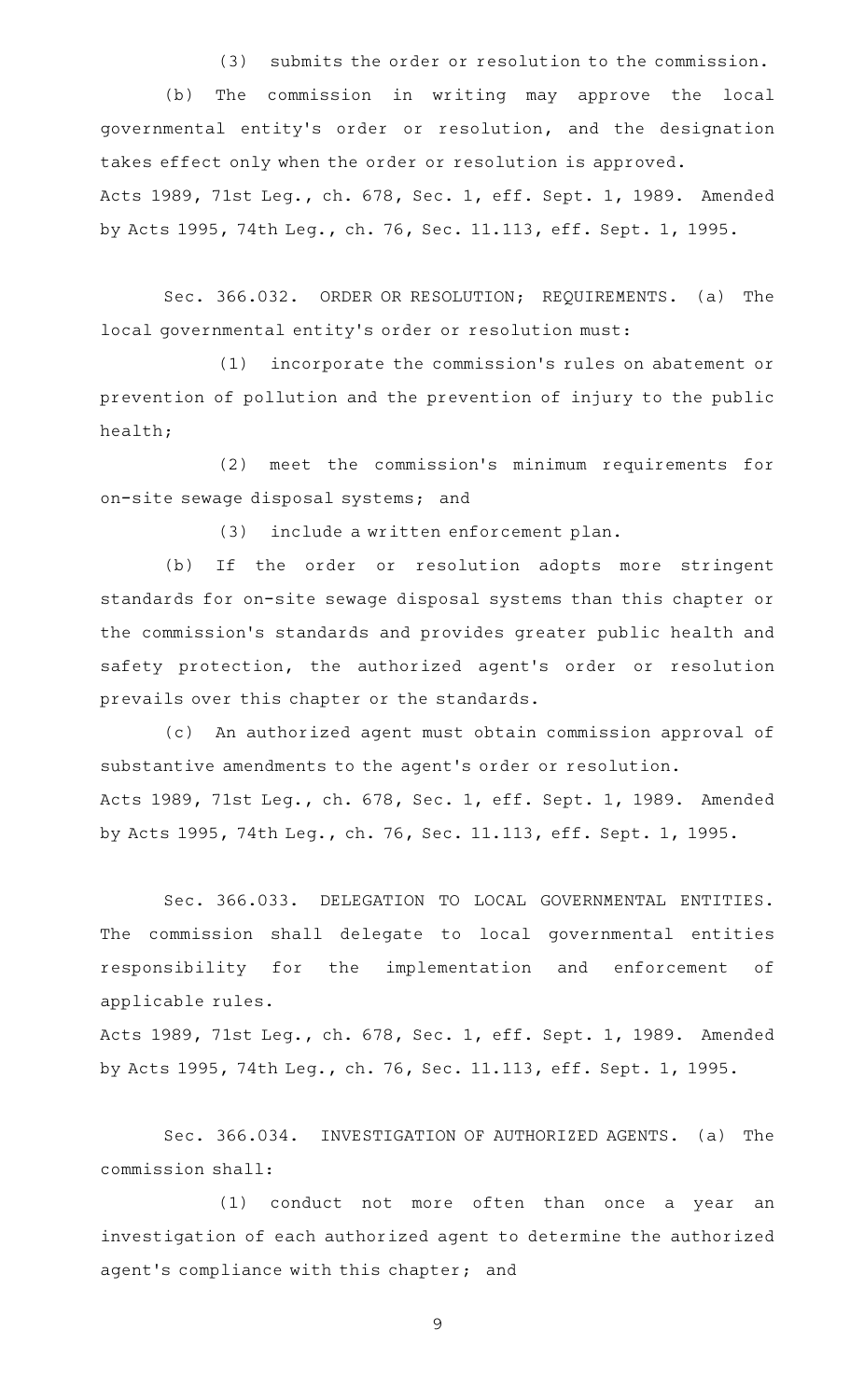(2) prepare an annual report concerning the status of the local governmental entity's regulatory program.

(b) If the commission determines that an authorized agent does not consistently enforce the commission's minimum requirements for on-site sewage disposal systems, the commission shall hold a hearing and determine whether to continue the designation as an authorized agent.

Acts 1989, 71st Leg., ch. 678, Sec. 1, eff. Sept. 1, 1989. Amended by Acts 1995, 74th Leg., ch. 76, Sec. 11.113, eff. Sept. 1, 1995.

Sec. 366.035. MANDATORY APPLICATION FOR AND MAINTENANCE OF DESIGNATION. A local governmental entity that applies to the Texas Water Development Board for financial assistance under a program for economically distressed areas must take all actions necessary to receive and maintain a designation as an authorized agent of the commission.

Added by Acts 1991, 72nd Leg., ch. 14, Sec. 127, eff. Sept. 1, 1991. Amended by Acts 1995, 74th Leg., ch. 76, Sec. 11.113, eff. Sept. 1, 1995.

Sec. 366.036. COUNTY MAP. (a) If the commission designates a local governmental entity as its authorized agent and if the entity intends to apply to the Texas Water Development Board for financial assistance under a program for economically distressed areas, the commissioners court of the county in which the entity is located shall prepare a map of the county area outside the limits of municipalities. The entity shall give to the commissioners court a written notice of the entity's intention to apply for the assistance. The map must show the parts of the area in which the different types of on-site sewage disposal systems may be appropriately located and the parts in which the different types of systems may not be appropriately located.

(b) The commissioners court shall file the map in the office of the county clerk.

(c) The commissioners court, at least every five years, shall review the map and make changes to it as necessary to keep the map accurate.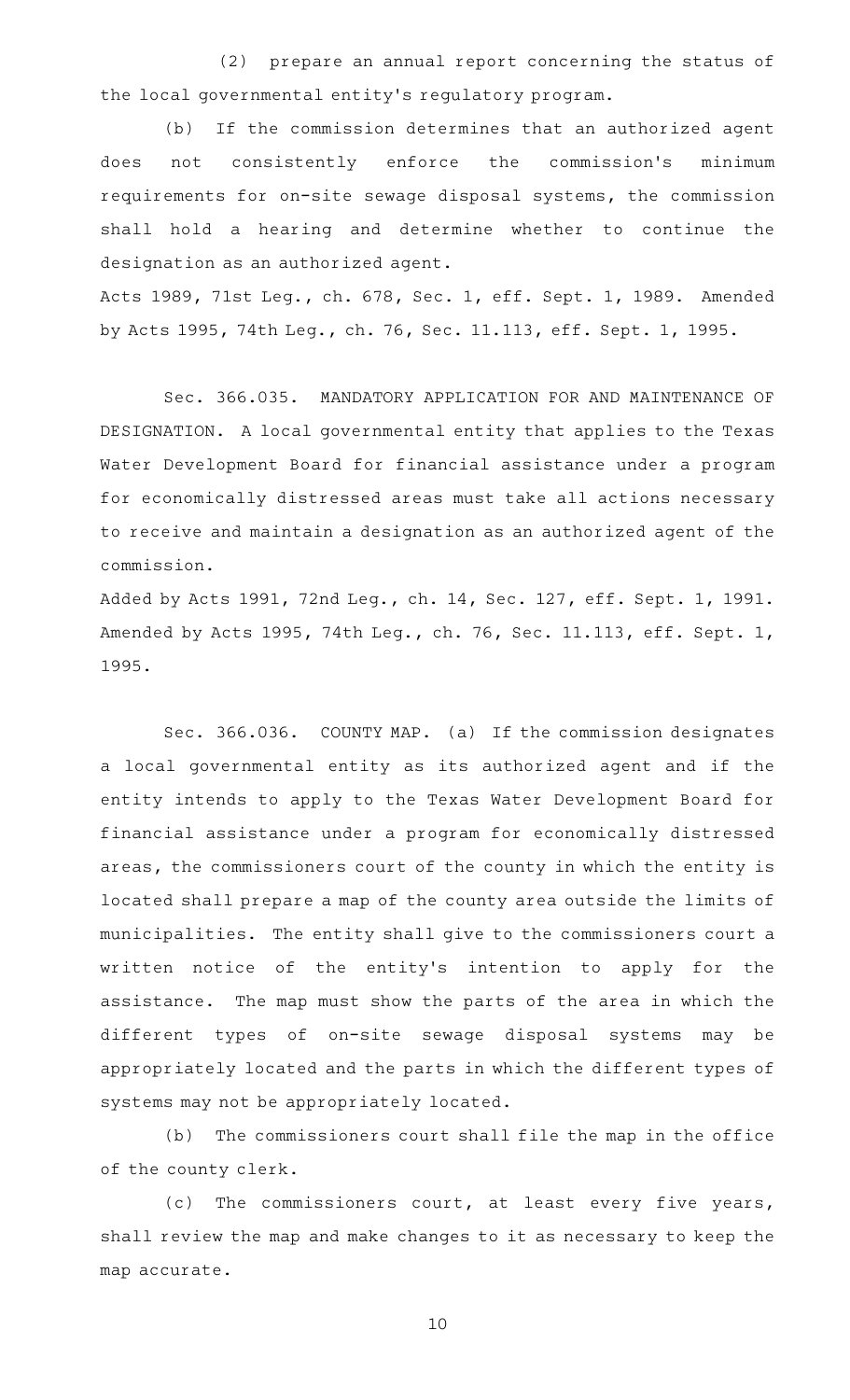Added by Acts 1991, 72nd Leg., ch. 14, Sec. 127, eff. Sept. 1, 1991. Amended by Acts 1995, 74th Leg., ch. 76, Sec. 11.113, eff. Sept. 1, 1995.

#### SUBCHAPTER D. PERMITS; FEES

Sec. 366.051. PERMITS. (a) A person must hold a permit and an approved plan to construct, alter, repair, extend, or operate an on-site sewage disposal system.

(b) If the on-site sewage disposal system is located in the jurisdiction of an authorized agent, the permit is issued by the authorized agent; otherwise, the permit is issued by the commission.

(c) A person may not begin to construct, alter, repair, or extend an on-site sewage disposal system that is owned by another person unless the owner or owner 's representative shows proof of a permit and approved plan from the commission or authorized agent. Acts 1989, 71st Leg., ch. 678, Sec. 1, eff. Sept. 1, 1989. Amended by Acts 1995, 74th Leg., ch. 76, Sec. 11.113, eff. Sept. 1, 1995.

Sec. 366.0512. MULTIPLE TREATMENT SYSTEMS. A multiple system of treatment devices and disposal facilities may be permitted as an on-site disposal system under this chapter if the system:

(1) is located on a tract of land of at least 100 acres in size;

(2) produces not more than  $5,000$  gallons a day on an annual average basis;

 $(3)$  is used only on a seasonal or intermittent basis; and

 $(4)$  is used only for disposal of sewage produced on the tract of land on which any part of the system is located. Added by Acts 2001, 77th Leg., ch. 965, Sec. 20.03, eff. Sept. 1, 2001.

Sec. 366.0515. MAINTENANCE CONTRACT AND PERFORMANCE BOND. (a) Except as provided by Subsection (g), an authorized agent or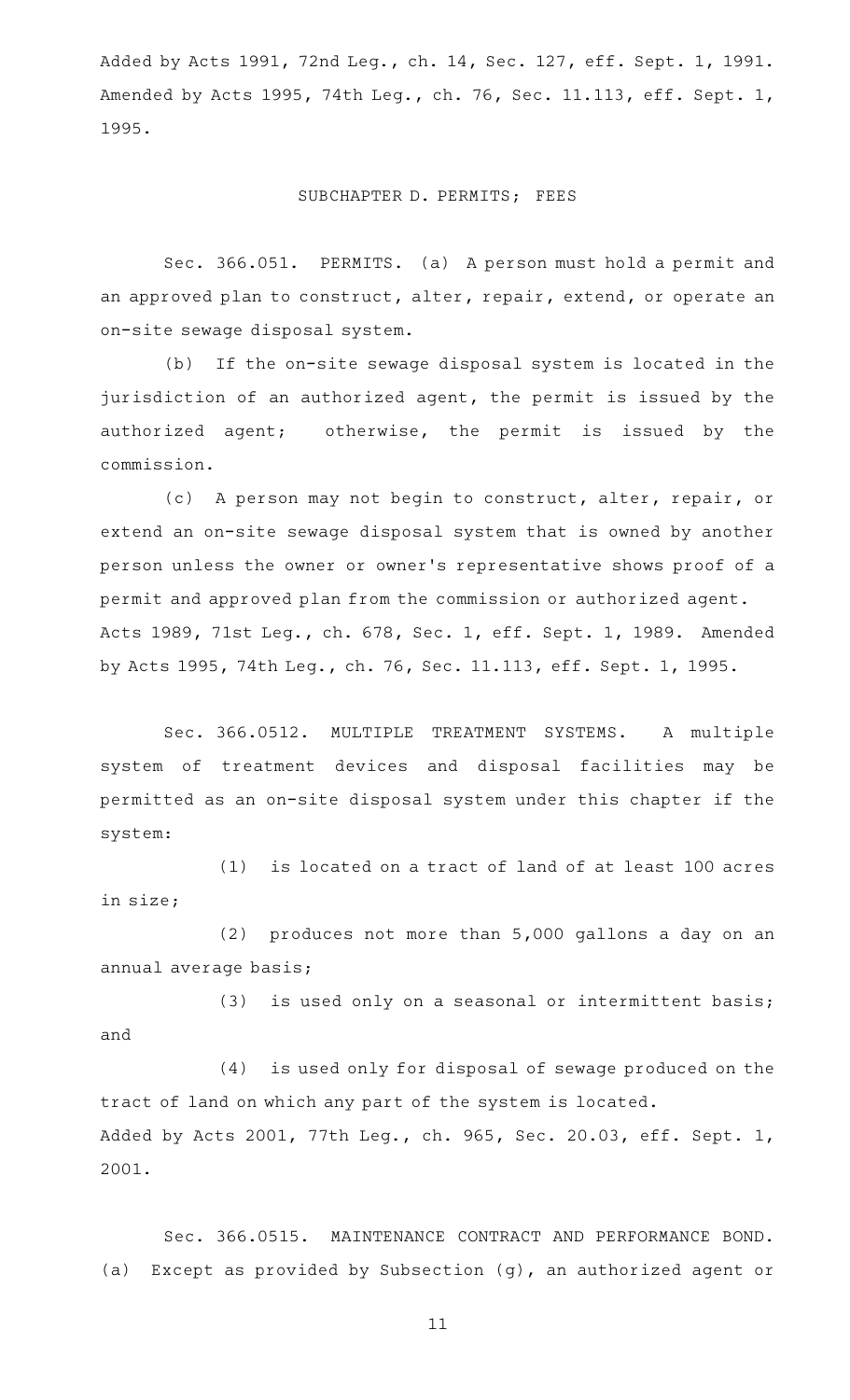the commission may not condition a permit or the approval of a permit for an on-site sewage disposal system using aerobic treatment for a single-family residence on the system's owner contracting for the maintenance of the system.

(b) Except as provided by Subsection (a), an authorized agent by order or resolution or the commission by rule may condition approval of a permit for an on-site sewage disposal system on the system 's owner contracting for the maintenance of the system. If a maintenance contract is required, the owner of the on-site sewage disposal system must submit to the permitting authority:

 $(1)$  a signed contract for the maintenance of the on-site sewage disposal system; and

(2) if the on-site sewage disposal system is located in a county with a population of more than 2.8 million, a performance bond obtained from the person with whom the owner of the on-site sewage disposal system has contracted for maintenance of the system.

(c) A performance bond required by Subsection (b) must be:

(1) solely for the protection of the owner of the on-site sewage disposal system;

(2) conditioned on the faithful performance of the maintenance of the on-site sewage disposal system in accordance with plans, specifications, laws, regulations, and ordinances of the state and the authorized agent;

(3) in an amount reasonably related to the cost that the owner of the on-site sewage disposal system would incur if the maintenance company did not adhere to maintenance standards or comply with applicable statutes, rules, or ordinances;

 $(4)$  executed by a corporate surety in accordance with Section 1, Chapter [87,](http://www.statutes.legis.state.tx.us/GetStatute.aspx?Code=HS&Value=87) Acts of the 56th Legislature, Regular Session, 1959 (Article 7.19-1, Vernon's Texas Insurance Code);

(5) in a form approved by the permitting authority; and

(6) payable to the owner of the on-site sewage disposal system.

(d) If the owner of the on-site sewage disposal system enters into a new maintenance contract or revises the original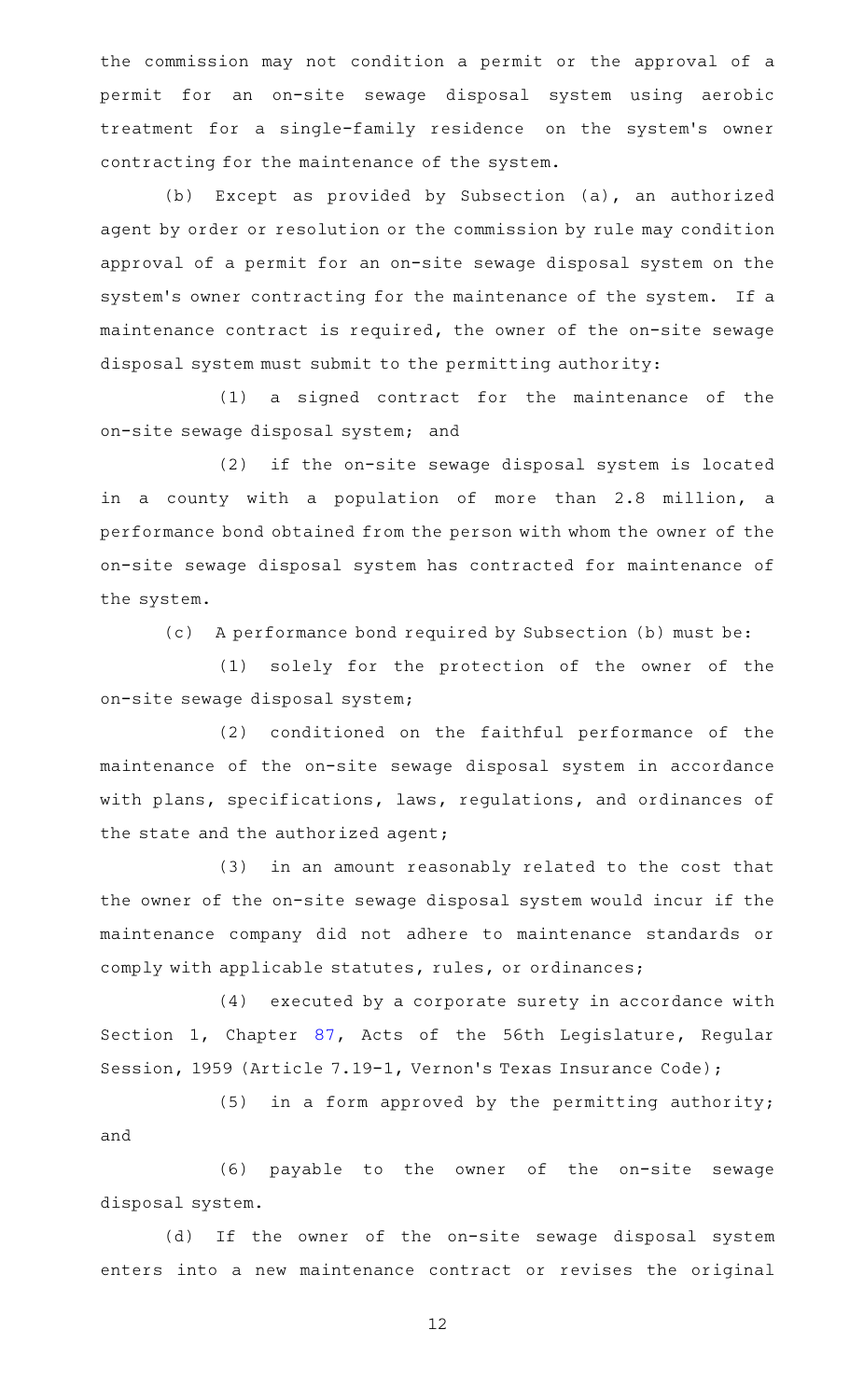maintenance contract, the owner must submit a copy of the new or revised maintenance contract and a new performance bond to the permitting authority not later than the 30th day after the date on which the original contract terminates or is modified.

(e) The permitting authority may establish and collect a reasonable fee to cover the cost of administering the performance bond program.

(f) The installer of an on-site sewage disposal system shall provide the owner of the system with information regarding maintenance of the system at the time the system is installed.

(g) The owner of a single-family residence shall maintain the system directly or through a maintenance contract. If an authorized agent or the commission determines that an owner of a single-family residence located in a county with a population of at least 40,000 who maintains the owner 's system directly has violated this chapter or a rule adopted or order or permit issued under this chapter, the owner, not later than the 10th day after the date of receipt of notification of the violation, shall correct the violation or enter into a contract for the maintenance of the system. If before the third anniversary of the date of the determination the owner is determined to have committed another violation of this chapter or a rule adopted under this chapter, the owner, not later than the 10th day after the date of receipt of notification of the subsequent violation, shall enter into a contract for the maintenance of the system. An owner of a single-family residence located in a county with a population of at least 40,000 who maintains the owner 's system directly and who violates this chapter or a rule adopted or order or permit issued under this chapter is also subject to an administrative penalty. The commission may recover the penalty in a proceeding conducted as provided by Subchapter  $C$ , Chapter  $7$ , Water Code, or the authorized agent may recover the penalty in a proceeding conducted under an order or resolution of the agent. Notwithstanding Section [7.052,](http://www.statutes.legis.state.tx.us/GetStatute.aspx?Code=WA&Value=7.052) Water Code, the amount of the penalty may not exceed \$100.

(h) Repealed by Acts 2007, 80th Leg., R.S., Ch. 892, Sec. 3, eff. September 1, 2007.

(i) Repealed by Acts 2007, 80th Leg., R.S., Ch. 892, Sec. 3,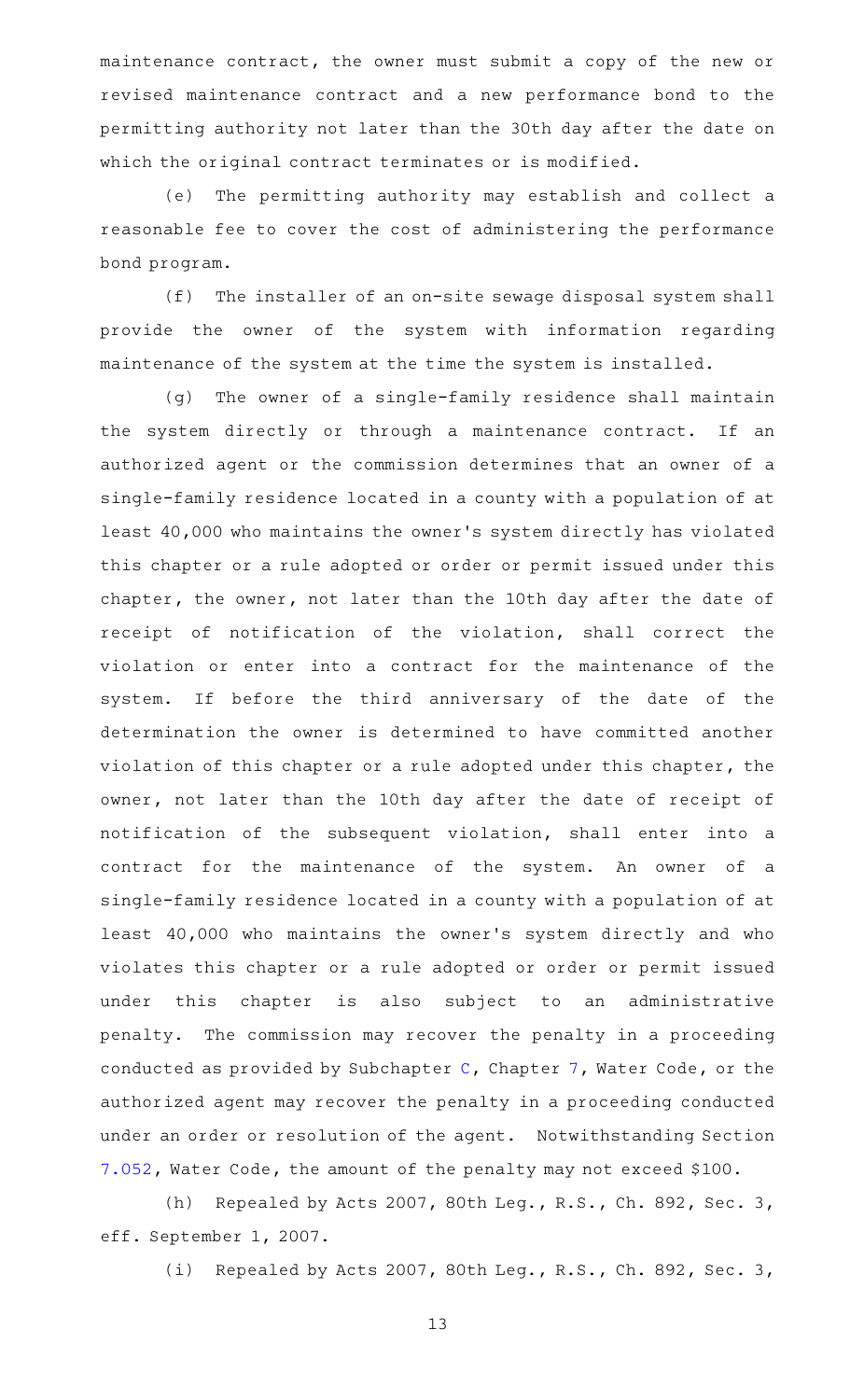eff. September 1, 2007.

(j) Repealed by Acts 2007, 80th Leg., R.S., Ch. 892, Sec. 3, eff. September 1, 2007.

 $(k)$  If, under Subsection  $(b)$ , an authorized agent or the commission conditions approval of a permit for an on-site sewage disposal system using aerobic treatment on the system's owner contracting for the maintenance of the system, the order, resolution, or rule may require the maintenance company to:

 $(1)$  inspect the system at specified intervals;

(2) submit a report on each inspection to the authorized agent or commission; and

(3) provide a copy of each report submitted under Subdivision (2) to the system's owner.

(1) A maintenance company that violates a provision of an order, resolution, or rule described by Subsection (k) is subject to an administrative penalty. The commission may recover the penalty in a proceeding conducted as provided by Subchapter [C](http://www.statutes.legis.state.tx.us/GetStatute.aspx?Code=WA&Value=7.051), Chapter [7,](http://www.statutes.legis.state.tx.us/GetStatute.aspx?Code=WA&Value=7) Water Code, or the authorized agent may recover the penalty in a proceeding conducted under an order or resolution of the agent. Notwithstanding Section [7.052](http://www.statutes.legis.state.tx.us/GetStatute.aspx?Code=WA&Value=7.052), Water Code, the amount of the penalty for the first violation of that order, resolution, or rule is \$200, and the amount of the penalty for each subsequent violation is \$500.

(m) If a maintenance company violates an order, resolution, or rule described by Subsection (k) three or more times, the commission, in the manner provided by Subchapter [G](http://www.statutes.legis.state.tx.us/GetStatute.aspx?Code=WA&Value=7.301), Chapter [7](http://www.statutes.legis.state.tx.us/GetStatute.aspx?Code=WA&Value=7), Water Code, may revoke the license or registration of the maintenance company or any person employed by the maintenance company issued under:

 $(1)$  Section [26.0301,](http://www.statutes.legis.state.tx.us/GetStatute.aspx?Code=WA&Value=26.0301) Water Code;

(2) Chapter  $37$ , Water Code; or

 $(3)$  Section [366.071](http://www.statutes.legis.state.tx.us/GetStatute.aspx?Code=HS&Value=366.071) of this code.

(n) Repealed by Acts 2007, 80th Leg., R.S., Ch. 892, Sec. 3, eff. September 1, 2007.

(o) Repealed by Acts 2007, 80th Leg., R.S., Ch. 892, Sec. 3, eff. September 1, 2007.

Added by Acts 1997, 75th Leg., ch. 1127, Sec. 4, eff. Sept. 1, 1997.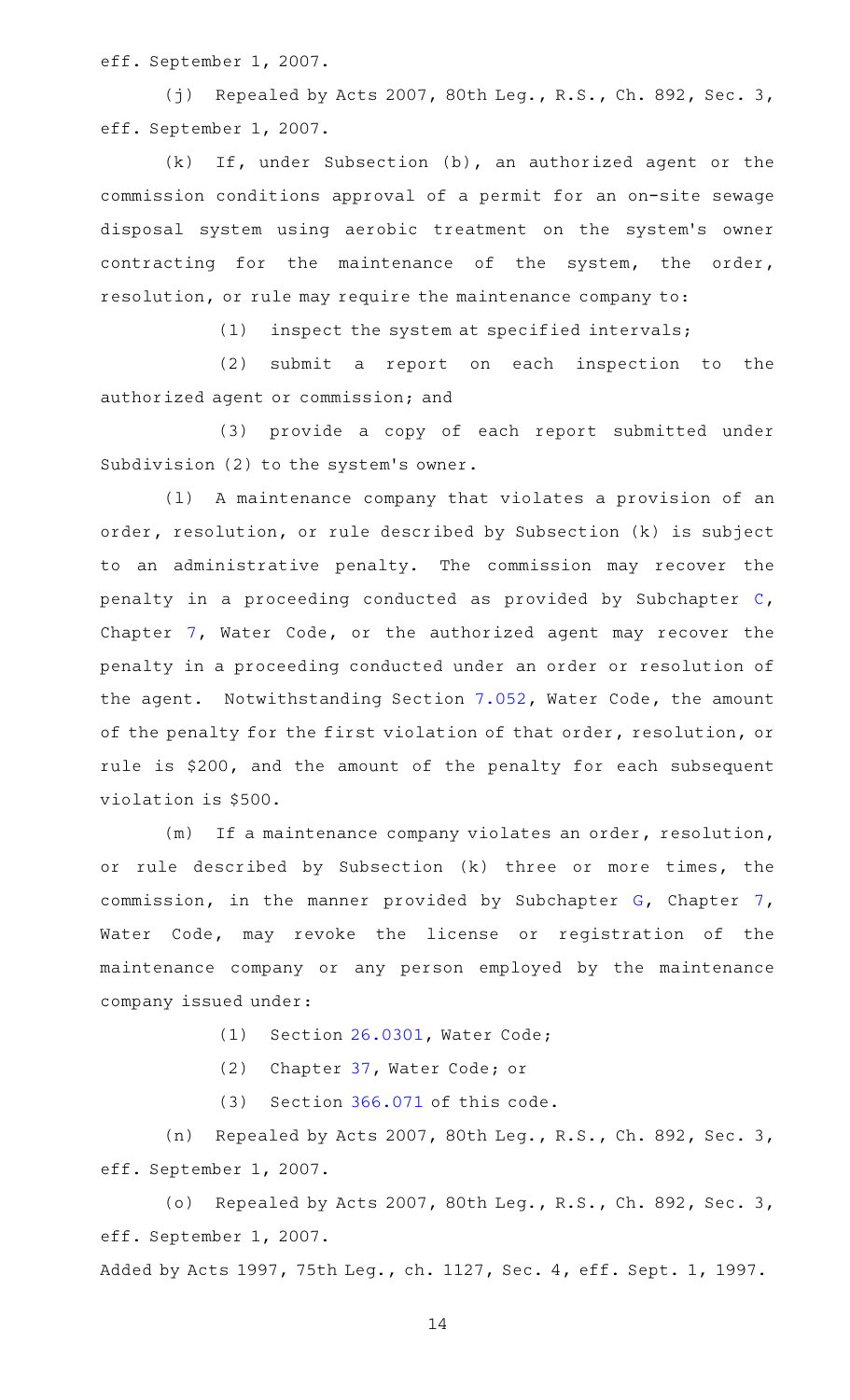Amended by:

Acts 2005, 79th Leg., Ch. 1129 (H.B. [2510](http://www.legis.state.tx.us/tlodocs/79R/billtext/html/HB02510F.HTM)), Sec. 1, eff. September 1, 2005.

Acts 2007, 80th Leg., R.S., Ch. 892 (H.B. [2482](http://www.legis.state.tx.us/tlodocs/80R/billtext/html/HB02482F.HTM)), Sec. 1, eff. September 1, 2007.

Acts 2007, 80th Leg., R.S., Ch. 892 (H.B. [2482](http://www.legis.state.tx.us/tlodocs/80R/billtext/html/HB02482F.HTM)), Sec. 3, eff. September 1, 2007.

Sec. 366.052. PERMIT NOT REQUIRED FOR ON-SITE SEWAGE DISPOSAL ON CERTAIN SINGLE RESIDENCES. (a) Sections [366.051](http://www.statutes.legis.state.tx.us/GetStatute.aspx?Code=HS&Value=366.051), [366.053,](http://www.statutes.legis.state.tx.us/GetStatute.aspx?Code=HS&Value=366.053) [366.054,](http://www.statutes.legis.state.tx.us/GetStatute.aspx?Code=HS&Value=366.054) and [366.057](http://www.statutes.legis.state.tx.us/GetStatute.aspx?Code=HS&Value=366.057) do not apply to an on-site sewage disposal system of a single residence that is located on a land tract that is 10 acres or larger in which the field line or sewage disposal line is not closer than 100 feet of the property line.

(b) Effluent from the on-site sewage disposal system on a single residence:

 $(1)$  must be retained in the specified limits;

 $(2)$  may not create a nuisance; and

(3) may not pollute groundwater.

Acts 1989, 71st Leg., ch. 678, Sec. 1, eff. Sept. 1, 1989. Amended by Acts 1995, 74th Leg., ch. 76, Sec. 11.113, eff. Sept. 1, 1995.

Sec. 366.053. PERMIT APPLICATION. (a) Application for a permit must:

(1) be made on a form provided by the commission or authorized agent; and

(2) include information required by the commission or authorized agent to establish that the individual sewage disposal system complies with this chapter and rules adopted under this chapter.

(b) The commission shall adopt rules and procedures for the submission, review, and approval or rejection of permit applications.

Acts 1989, 71st Leg., ch. 678, Sec. 1, eff. Sept. 1, 1989. Amended by Acts 1995, 74th Leg., ch. 76, Sec. 11.113, eff. Sept. 1, 1995.

Sec. 366.054. NOTICE FROM INSTALLER. An installer may not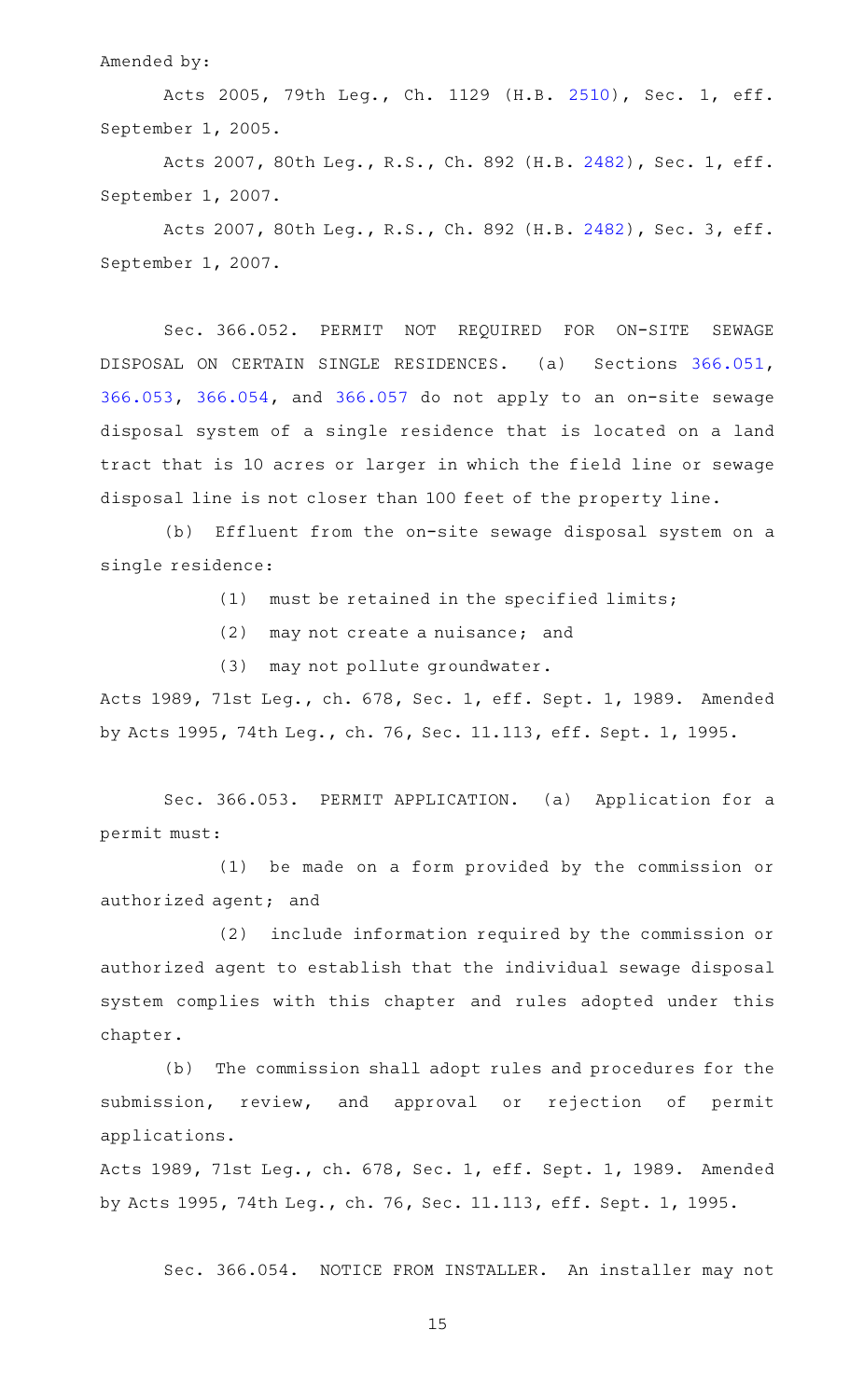begin construction, alteration, repair, or extension of an on-site sewage disposal system unless the installer notifies the commission or authorized agent of the date on which the installer plans to begin work on the system.

Acts 1989, 71st Leg., ch. 678, Sec. 1, eff. Sept. 1, 1989. Amended by Acts 1995, 74th Leg., ch. 76, Sec. 11.113, eff. Sept. 1, 1995.

Sec. 366.055. INSPECTIONS. (a) The commission or authorized agent shall review a proposal for an on-site sewage disposal system and make inspections of the system as necessary to ensure that the on-site sewage disposal system is in substantial compliance with this chapter and the rules adopted under this chapter.

(b) An on-site sewage disposal system may not be used unless it is inspected and approved by the commission or the authorized agent.

(c)AAA holder of a permit issued under this chapter shall notify the commission, the authorized agent, or a designated representative not later than the fifth working day before the proposed date of the operation of an installation that the installation is ready for inspection.

(d) The inspection shall be made on a date and time mutually agreed on by the holder of a permit and the commission, the authorized agent, or a designated representative.

(e) An installation inspection shall be made not later than the second working day, excluding holidays, after the date on which notification that the installation is completed and ready for inspection is given to the commission, the authorized agent, or a designated representative.

 $(f)$  The owner, owner's representative, or occupant of the property on which the installation is located shall give the commission, the authorized agent, or a designated representative reasonable access to the property at reasonable times to make necessary inspections.

Acts 1989, 71st Leg., ch. 678, Sec. 1, eff. Sept. 1, 1989. Amended by Acts 1995, 74th Leg., ch. 76, Sec. 11.113, eff. Sept. 1, 1995.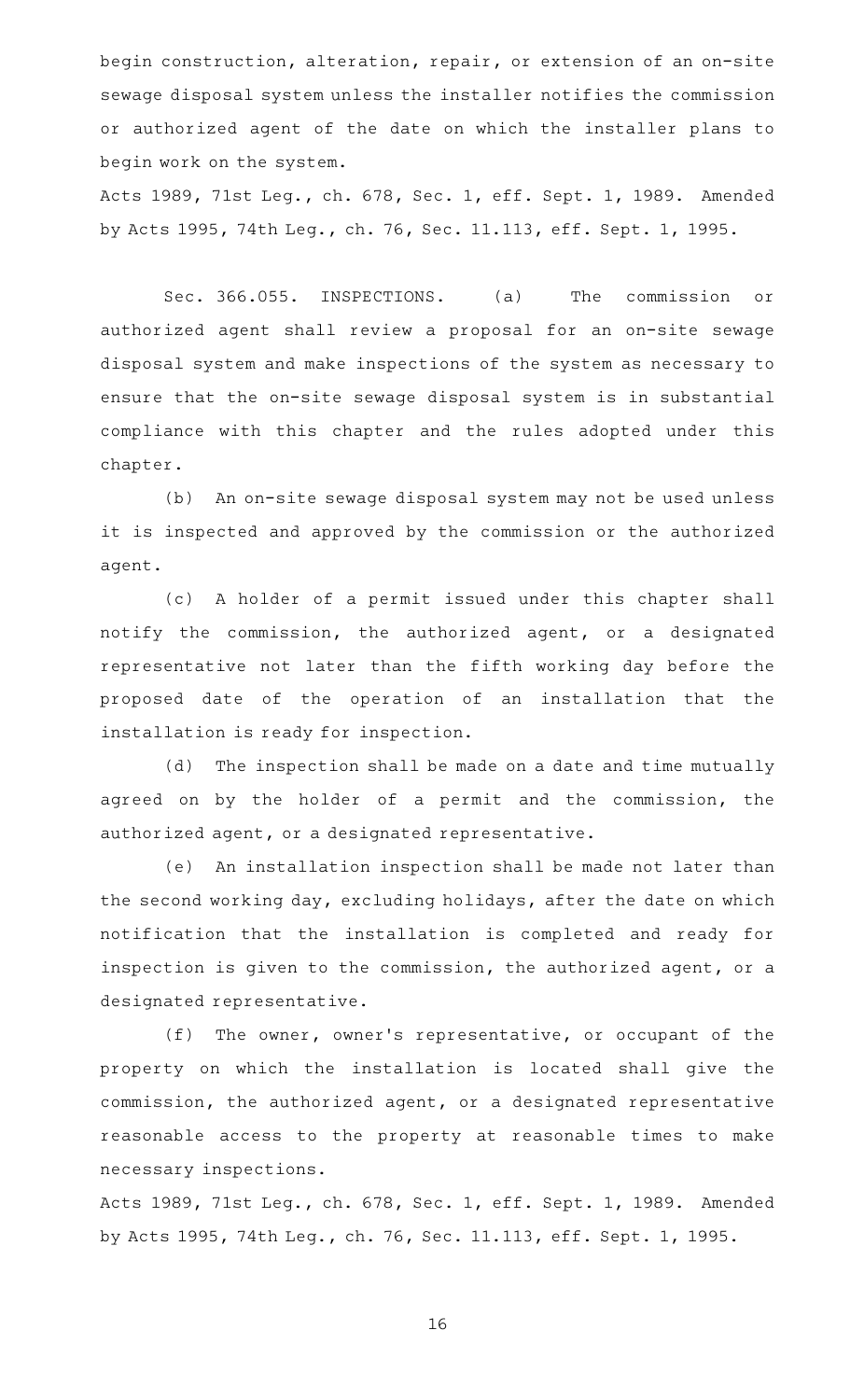Sec. 366.056. APPROVAL OF ON-SITE SEWAGE DISPOSAL SYSTEM. (a) The commission or authorized agent may approve or disapprove the on-site sewage disposal system depending on the results of the inspections under Section [366.055.](http://www.statutes.legis.state.tx.us/GetStatute.aspx?Code=HS&Value=366.055)

(b) If a system is not approved under this section, the on-site sewage disposal system may not be used until all deficiencies are corrected and the system is reinspected and approved by the commission or authorized agent.

Acts 1989, 71st Leg., ch. 678, Sec. 1, eff. Sept. 1, 1989. Amended by Acts 1995, 74th Leg., ch. 76, Sec. 11.113, eff. Sept. 1, 1995.

Sec. 366.057. PERMIT ISSUANCE. (a) The commission shall issue or authorize the issuance of permits and other documents.

(b) A permit and approved plan to construct, alter, repair, extend, or operate an on-site sewage disposal system must be issued in the name of the person who owns the system and must identify the specific property location or address for the specific construction, alteration, extension, repair, or operation proposed by the person.

(c) The commission may not issue a permit to construct, alter, repair, or extend an on-site sewage disposal system if the issuance of a permit conflicts with other applicable laws or public policy under this chapter.

Acts 1989, 71st Leg., ch. 678, Sec. 1, eff. Sept. 1, 1989. Amended by Acts 1995, 74th Leg., ch. 76, Sec. 11.113, eff. Sept. 1, 1995.

Sec. 366.058. PERMIT FEE. (a) The commission by rule shall establish and collect a reasonable permit fee to cover the cost of issuing permits under this chapter and administering the permitting system. The commission may also use the fee to cover any other costs incurred to protect water resources in this state, including assessment of water quality, reasonably related to the activities of any of the persons required to pay a fee under the statutes listed in Section [5.701](http://www.statutes.legis.state.tx.us/GetStatute.aspx?Code=WA&Value=5.701)(q), Water Code.

(b) The commission at its discretion may provide variances to the uniform application of the permit fee.

(c) Fees collected under this section shall be deposited to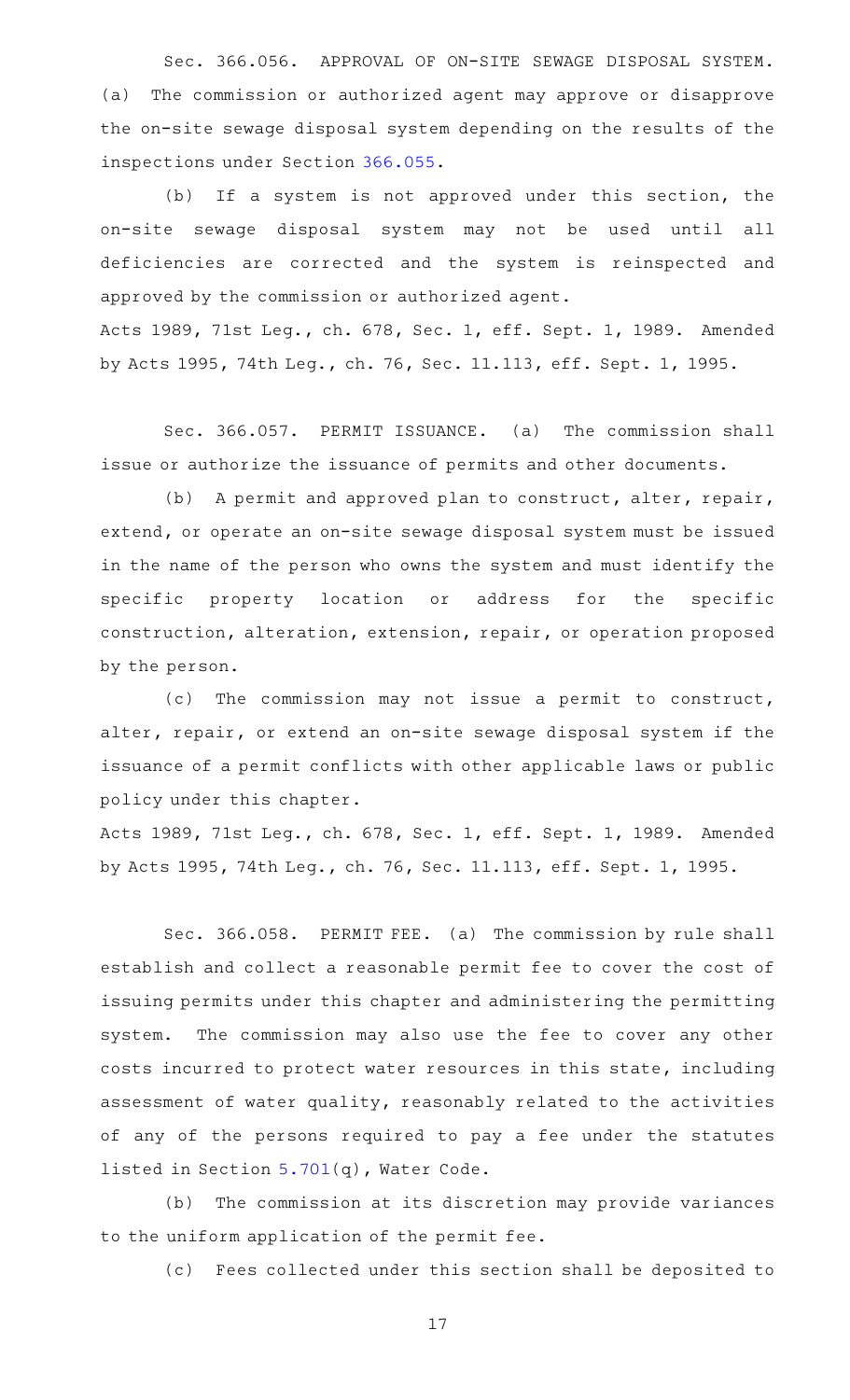the credit of the water resource management account.

Acts 1989, 71st Leg., ch. 678, Sec. 1, eff. Sept. 1, 1989. Amended by Acts 1995, 74th Leg., ch. 76, Sec. 11.113, eff. Sept. 1, 1995; Acts 1997, 75th Leg., ch. 333, Sec. 60, eff. Sept. 1, 1997; Acts 2001, 77th Leg., ch. 965, Sec. 3.08, eff. Sept. 1, 2001.

Sec. 366.059. PERMIT FEE PAID TO DEPARTMENT OR AUTHORIZED AGENT. (a) The permit fee shall be paid to the authorized agent or the commission, whichever performs the permitting function.

(b) The commission may assess a reasonable and appropriate charge-back fee, not to exceed \$500, to a local governmental entity for which the commission issues permits for administrative costs relating to the permitting function that are not covered by the permit fees collected. The commission shall base the amount of a charge-back fee under this subsection on the actual cost of issuing a permit under this section. The commission may assess a charge-back fee to a local governmental entity under this subsection if the local governmental entity is an authorized agent that:

(1) has repealed the order, ordinance, or resolution that established the entity as an authorized agent; or

 $(2)$  has had its authorization as an authorized agent revoked by the commission.

(c) Fees collected under this section shall be deposited to the credit of the water resource management account.

(d) The commission may not assess a charge-back fee to a local governmental entity if the local governmental entity has repealed the order, ordinance, or resolution that established the entity as an authorized agent or has lost its designation as an authorized agent due to material change in the commission 's rules under this chapter.

Acts 1989, 71st Leg., ch. 678, Sec. 1, eff. Sept. 1, 1989. Amended by Acts 1995, 74th Leg., ch. 76, Sec. 11.113, eff. Sept. 1, 1995; Acts 1997, 75th Leg., ch. 333, Sec. 61, eff. Sept. 1, 1997; Acts 2001, 77th Leg., ch. 965, Sec. 3.09, eff. Sept. 1, 2001.

### SUBCHAPTER E. REGISTRATION OF INSTALLERS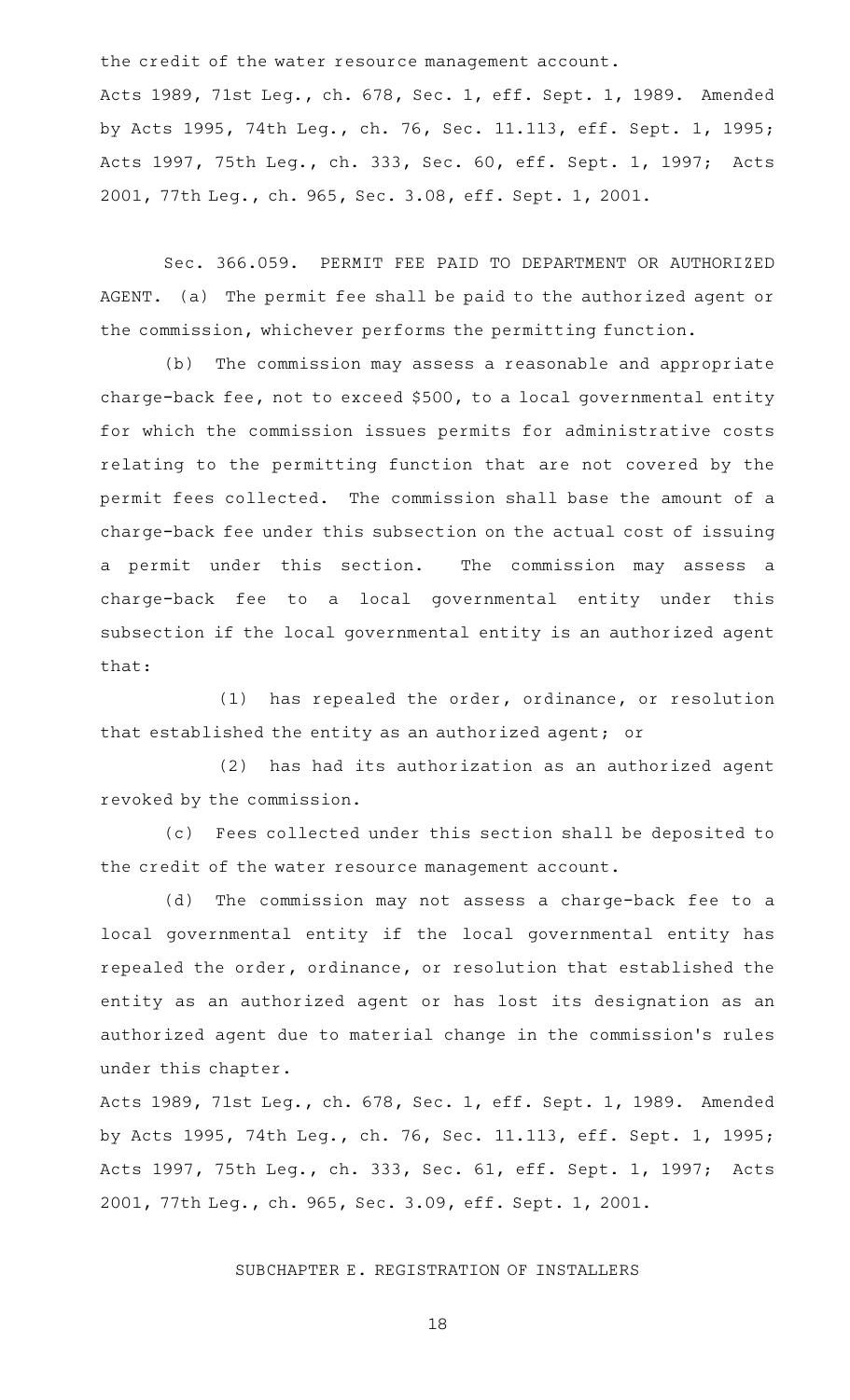Sec. 366.071. OCCUPATIONAL LICENSING AND REGISTRATION. (a) A person who constructs, installs, alters, extends, services, maintains, or repairs an on-site sewage disposal system or any part of an on-site sewage disposal system for compensation must hold a license or registration issued by the commission under Chapter [37](http://www.statutes.legis.state.tx.us/GetStatute.aspx?Code=WA&Value=37), Water Code.

(b) A person designated by an authorized agent under Section [366.014](http://www.statutes.legis.state.tx.us/GetStatute.aspx?Code=HS&Value=366.014) must hold a license issued by the commission under Chapter [37](http://www.statutes.legis.state.tx.us/GetStatute.aspx?Code=WA&Value=37), Water Code.

(c) A person who conducts preconstruction site evaluations, including visiting a site and performing a soil analysis, a site survey, or other activities necessary to determine the suitability of a site for an on-site sewage disposal system must hold a license issued by the commission under Chapter [37,](http://www.statutes.legis.state.tx.us/GetStatute.aspx?Code=WA&Value=37) Water Code, unless the person is licensed by the Texas Board of Professional Engineers and Land Surveyors as an engineer.

(d) The commission may implement a program under Chapter  $37$ , Water Code, to register persons who service or maintain on-site sewage disposal systems for compensation.

Acts 1989, 71st Leg., ch. 678, Sec. 1, eff. Sept. 1, 1989. Amended by Acts 1993, 73rd Leg., ch. 589, Sec. 5, eff. Aug. 30, 1993; Acts 1995, 74th Leg., ch. 76, Sec. 11.113, eff. Sept. 1, 1995; Acts 2001, 77th Leg., ch. 880, Sec. 24.

Amended by:

Acts 2005, 79th Leg., Ch. 1129 (H.B. [2510](http://www.legis.state.tx.us/tlodocs/79R/billtext/html/HB02510F.HTM)), Sec. 2, eff. September 1, 2006.

Acts 2005, 79th Leg., Ch. 1129 (H.B. [2510](http://www.legis.state.tx.us/tlodocs/79R/billtext/html/HB02510F.HTM)), Sec. 4, eff. September 1, 2005.

Acts 2007, 80th Leg., R.S., Ch. 892 (H.B. [2482](http://www.legis.state.tx.us/tlodocs/80R/billtext/html/HB02482F.HTM)), Sec. 2, eff. September 1, 2007.

Acts 2019, 86th Leg., R.S., Ch. 1232 (H.B. [1523](http://www.legis.state.tx.us/tlodocs/86R/billtext/html/HB01523F.HTM)), Sec. 2.09, eff. September 1, 2019.

### SUBCHAPTER F. PENALTIES

Sec. 366.092. INJUNCTION OR CIVIL SUIT. (a) If it appears